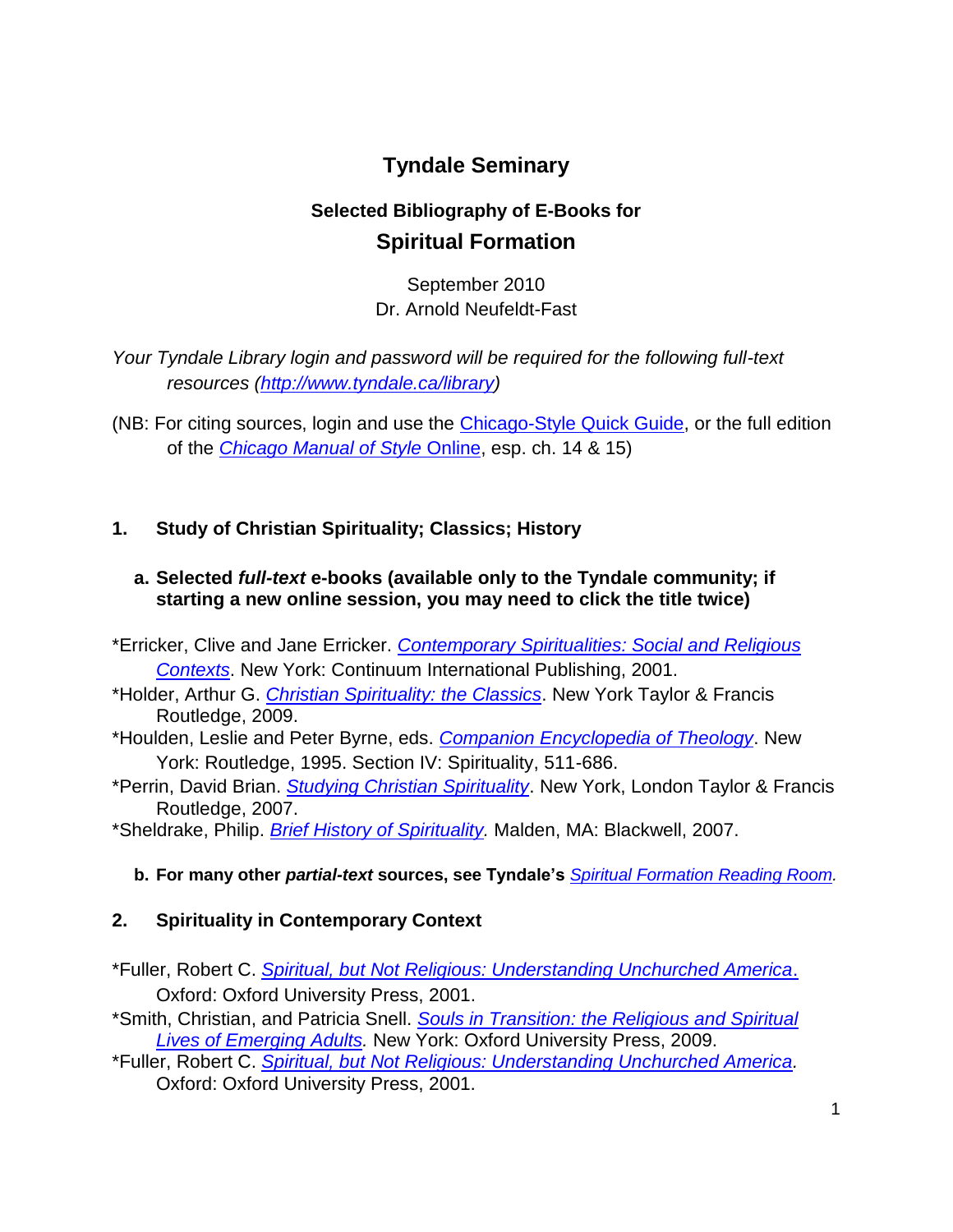\*Smith, Christian, and Melinda Lundquist Denton. *[Soul Searching: The Religious and](http://ezproxy.mytyndale.ca:2048/login?url=http://www.netlibrary.com.ezproxy.mytyndale.ca:2048/Details.aspx?ProductId=138269)  [Spiritual Lives of American Teenagers.](http://ezproxy.mytyndale.ca:2048/login?url=http://www.netlibrary.com.ezproxy.mytyndale.ca:2048/Details.aspx?ProductId=138269)* New York: Oxford University Press, 2005.

- James, William Closson. *[Locations of the Sacred: Essays on Religion, Literature and](http://ezproxy.mytyndale.ca:2048/login?url=http://site.ebrary.com.ezproxy.mytyndale.ca:2048/lib/tyndale/docDetail.action?docID=10139365)  [Canadian Culture](http://ezproxy.mytyndale.ca:2048/login?url=http://site.ebrary.com.ezproxy.mytyndale.ca:2048/lib/tyndale/docDetail.action?docID=10139365)*. Waterloo, ON: Wilfrid Laurier University Press, 1998.
- Elder, Jo-Anne and Colin O'Connell. *[Voices and Echoes: Canadian Women's](http://ezproxy.mytyndale.ca:2048/login?url=http://site.ebrary.com.ezproxy.mytyndale.ca:2048/lib/tyndale/docDetail.action?docID=10139314)  [Spirituality](http://ezproxy.mytyndale.ca:2048/login?url=http://site.ebrary.com.ezproxy.mytyndale.ca:2048/lib/tyndale/docDetail.action?docID=10139314)*. Waterloo, ON: Wilfrid Laurier University Press, 1997.

## **3. Spirituality: Audio books (downloads)**

\*Nouwen, Henri J. M. *[Home Tonight: Further Reflections on the Parable of the Prodigal](http://ezproxy.mytyndale.ca:2048/login?url=http://www.netlibrary.com.ezproxy.mytyndale.ca:2048/Details.aspx?ProductId=304058)  [Son.](http://ezproxy.mytyndale.ca:2048/login?url=http://www.netlibrary.com.ezproxy.mytyndale.ca:2048/Details.aspx?ProductId=304058)* Escondido, CA; Boulder, CO: christianaudio, 2010. [Audio] Lawrence. *[Practice of the Presence of God: Being Conversations and Letters of](http://ezproxy.mytyndale.ca:2048/login?url=http://www.netlibrary.com.ezproxy.mytyndale.ca:2048/Details.aspx?ProductId=292940)* 

*[Nicholas Hermann of Lorraine.](http://ezproxy.mytyndale.ca:2048/login?url=http://www.netlibrary.com.ezproxy.mytyndale.ca:2048/Details.aspx?ProductId=292940)* Escondido, CA; Boulder, CO: christianaudio, 2009.

## **4. Spirituality :Selected other full-text e-books**

- Adams, Gwenfair Walters. *[Visions in Late Medieval England: Lay Spirituality and](http://ezproxy.mytyndale.ca:2048/login?url=http://site.ebrary.com.ezproxy.mytyndale.ca:2048/lib/tyndale/docDetail.action?docID=10271082)  [Sacred Glimpses of the Hidden Worlds](http://ezproxy.mytyndale.ca:2048/login?url=http://site.ebrary.com.ezproxy.mytyndale.ca:2048/lib/tyndale/docDetail.action?docID=10271082) of Faith*. Leiden: Brill Academic, 2007.
- Adams, Kate, Brendan Hyde, and Richard Woolley. *[Spiritual Dimension of Childhood.](http://ezproxy.mytyndale.ca:2048/login?url=http://site.ebrary.com.ezproxy.mytyndale.ca:2048/lib/tyndale/docDetail.action?docID=10251486)* London: Jessica Kingsley, 2008.
- Atchley, Robert C. *[Spirituality and Aging](http://ezproxy.mytyndale.ca:2048/login?url=http://site.ebrary.com.ezproxy.mytyndale.ca:2048/lib/tyndale/docDetail.action?docID=10363245)*. Baltimore, MD: Johns Hopkins University Press, 2009.
- Bowe, Barbara Ellen. *[Biblical Foundations of Spirituality: Touching a](http://ezproxy.mytyndale.ca:2048/login?url=http://www.netlibrary.com.ezproxy.mytyndale.ca:2048/Details.aspx?ProductId=101608) Finger to the [Flame.](http://ezproxy.mytyndale.ca:2048/login?url=http://www.netlibrary.com.ezproxy.mytyndale.ca:2048/Details.aspx?ProductId=101608)* Lanham, MD: Rowman & Littlefield, 2003.
- Cleary, William. *[Selving: Linking Work to Spirituality](http://ezproxy.mytyndale.ca:2048/login?url=http://site.ebrary.com.ezproxy.mytyndale.ca:2048/lib/tyndale/docDetail.action?docID=2001874)*. Marquette University Press, 2000.
- Coates, John, et al., eds. *[Spirituality and Social Work: Selected Canadian Readings](http://ezproxy.mytyndale.ca:2048/login?url=http://site.ebrary.com.ezproxy.mytyndale.ca:2048/lib/tyndale/docDetail.action?docID=10191702)*.
	- Toronto, ON: Canadian Scholars' Press and Women's Press, 2007.
- Craigo-Snell, Shannon. *[Silence, Love, and Death: Saying "Yes" to God in the Theology](http://ezproxy.mytyndale.ca:2048/login?url=http://site.ebrary.com.ezproxy.mytyndale.ca:2048/lib/tyndale/docDetail.action?docID=10292313)  [of Karl Rahner.](http://ezproxy.mytyndale.ca:2048/login?url=http://site.ebrary.com.ezproxy.mytyndale.ca:2048/lib/tyndale/docDetail.action?docID=10292313)* Milwaukee, WI: Marquette University Press, 2008.
- Dyck, C. J. *[Spiritual Life in Anabaptism.](http://ezproxy.mytyndale.ca:2048/login?url=http://www.netlibrary.com.ezproxy.mytyndale.ca:2048/Details.aspx?ProductId=27979)* Scottdale, PA: Herald Press, 1997.
- Ellens, J. Harold. *[Understanding Religious Experiences: What the Bible Says About](http://ezproxy.mytyndale.ca:2048/login?url=http://www.netlibrary.com.ezproxy.mytyndale.ca:2048/Details.aspx?ProductId=218346)*  **[Spirituality](http://ezproxy.mytyndale.ca:2048/login?url=http://www.netlibrary.com.ezproxy.mytyndale.ca:2048/Details.aspx?ProductId=218346).** Westport, CT: Greenwood Publishing Group, 2008.
- Gill, Athol. *[Life On the Road: The Gospel Basis for a Messianic Lifestyle](http://ezproxy.mytyndale.ca:2048/login?url=http://www.netlibrary.com.ezproxy.mytyndale.ca:2048/Details.aspx?ProductId=28482)*. Scottdale, PA: Herald Press, 1992.
- Hart, Kevin and Barbara Wall. *[Experience of God: A Postmodern Response](http://ezproxy.mytyndale.ca:2048/login?url=http://site.ebrary.com.ezproxy.mytyndale.ca:2048/lib/tyndale/docDetail.action?docID=10131762)*. Bronx, NY: Fordham University Press, 2005.
- Hall, Amy Laura. *[Kierkegaard and the Treachery of Love.](http://ezproxy.mytyndale.ca:2048/login?url=http://www.netlibrary.com.ezproxy.mytyndale.ca:2048/Details.aspx?ProductId=112622)* Cambridge: Cambridge University Press, 2002.
- Hook, Brian and Russell Reno. *[Heroism and the Christian Life: Reclaiming Excellence](http://ezproxy.mytyndale.ca:2048/login?url=http://www.netlibrary.com.ezproxy.mytyndale.ca:2048/Details.aspx?ProductId=41267)*. Louisville, KY: Westminster John Knox Press, 2000.
- Jones, Serene. *[Calvin and the Rhetoric of Piety.](http://www.netlibrary.com.ezproxy.mytyndale.ca:2048/Details.aspx?ProductId=41116)* Louisville, KY: Westminster John Knox Press, 1995.